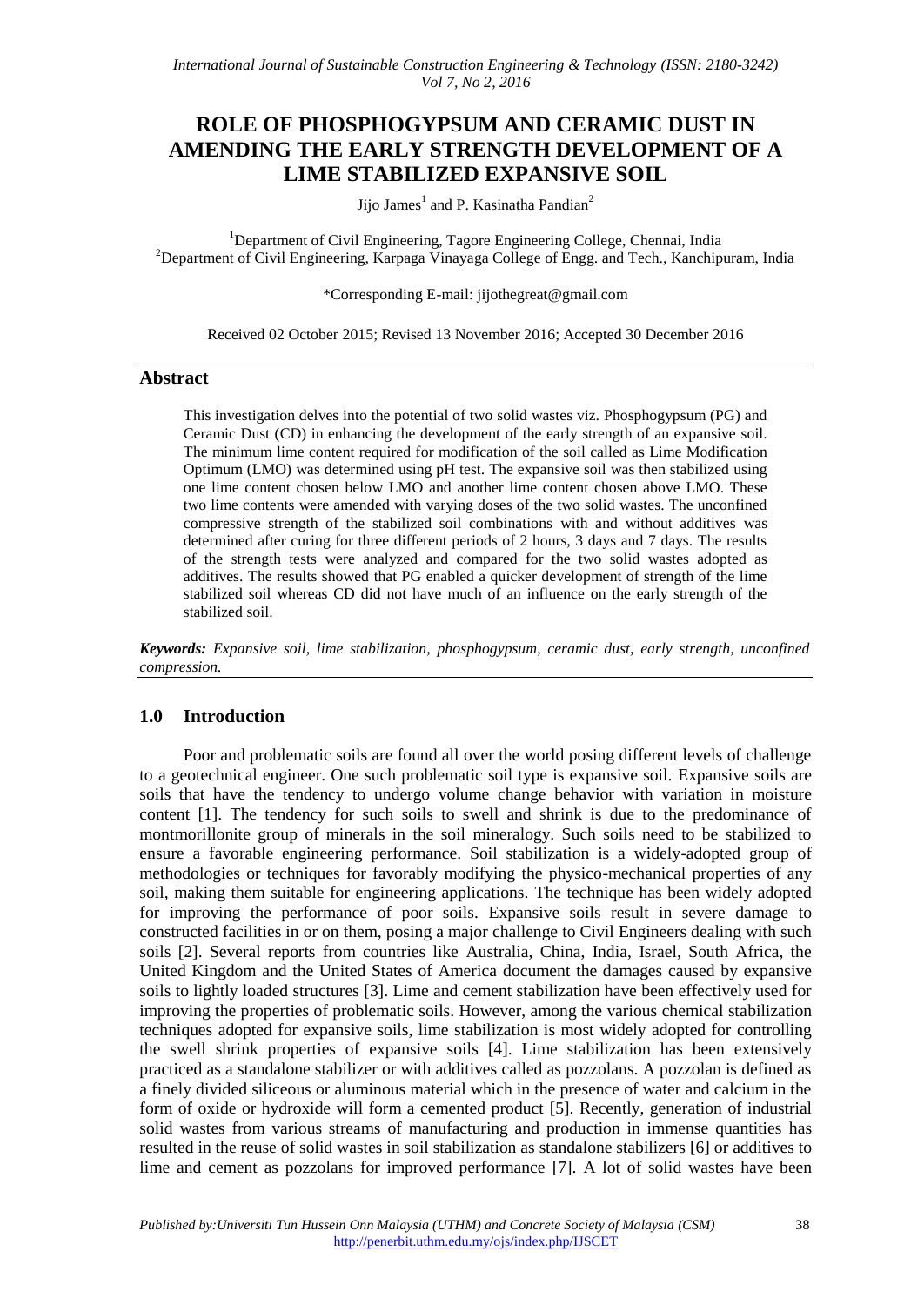*International Journal of Sustainable Construction Engineering & Technology (ISSN: 2180-3242) Vol 7, No 2, 2016*

studied along with lime and cement as additives including fly ash, rice husk ash, ceramic wastes, phosphogypsum, red mud, steel slag, blast furnace slag, copper slag, paper sludge, lime sludge, carbide residue, bagasse ash, bottom ash, incineration. A lot of these researches have concentrated on the various index and engineering properties of the soil like Atterberg limits, compressive strength, compaction characteristics, swell characteristics, compressibility, permeability, California Bearing Ratio (CBR) to name a few. The researchers who have worked on the strength of stabilized soils have concentrated on the development of strength with curing period with periods of curing reaching 360 days and beyond. But the work on the development of early strength of the stabilized soil has been sparse [8], [9] and needs to be focused upon especially when stabilization works are adopted for road projects where long periods of curing will delay opening up of roads for traffic. Hence, in this work, an attempt has been made to compare the early strength performance of lime stabilized expansive soil admixed with two industrial solid waste materials viz. Phosphogypsum (PG) and Ceramic Dust (CD).

#### **2.0 Materials**

The materials adopted in this study include the natural soil whose properties need to be improved, lime adopted for stabilization and PG and CD, the solid wastes used as additives to lime in stabilizing the soil.

#### **2.1 Natural Soil**

The natural soil used in the study was collected from a village in Ponneri Taluk, Thiruvallur district of Tamil Nadu, India. The soil was extracted using an excavator from shallow depth of around 1m below the ground. The soil was tested for its properties in the laboratory in accordance with Bureau of Indian Standards (BIS) and was found to be clay of high plasticity (CH) [10]. The properties of the soil have been tabulated in Table 1. The chemical composition of the soil adopted in the study is given in Table 2.

| Property                      | Value      |
|-------------------------------|------------|
| Liquid Limit [11]             | 68%        |
| Plastic Limit [11]            | 27%        |
| <b>Plasticity Index</b>       | 41%        |
| Shrinkage Limit [12]          | 10%        |
| Specific Gravity [13]         | 2.76       |
| %Gravel [14]                  | $\Omega$   |
| %Sand [14]                    | 2.5        |
| %Silt [14]                    | 60.5       |
| %Clay $[14]$                  | 37         |
| Maximum Dry Density [15]      | 15.3 kN/m3 |
| Optimum Moisture Content [15] | 25%        |
| UCC Strength [16]             | 115.8 kPa  |
| pH [17]                       | 6.53       |

**Table 1:** Properties of Soil

#### **2.2 Lime**

The lime adopted for the stabilization was laboratory grade hydrated lime of 95% purity manufactured by Nice Chemical India Pvt. Ltd., Cochin, India. Quicklime and hydrated lime are widely used forms of lime in stabilization of soils [1]. Carbonate lime, another form of lime is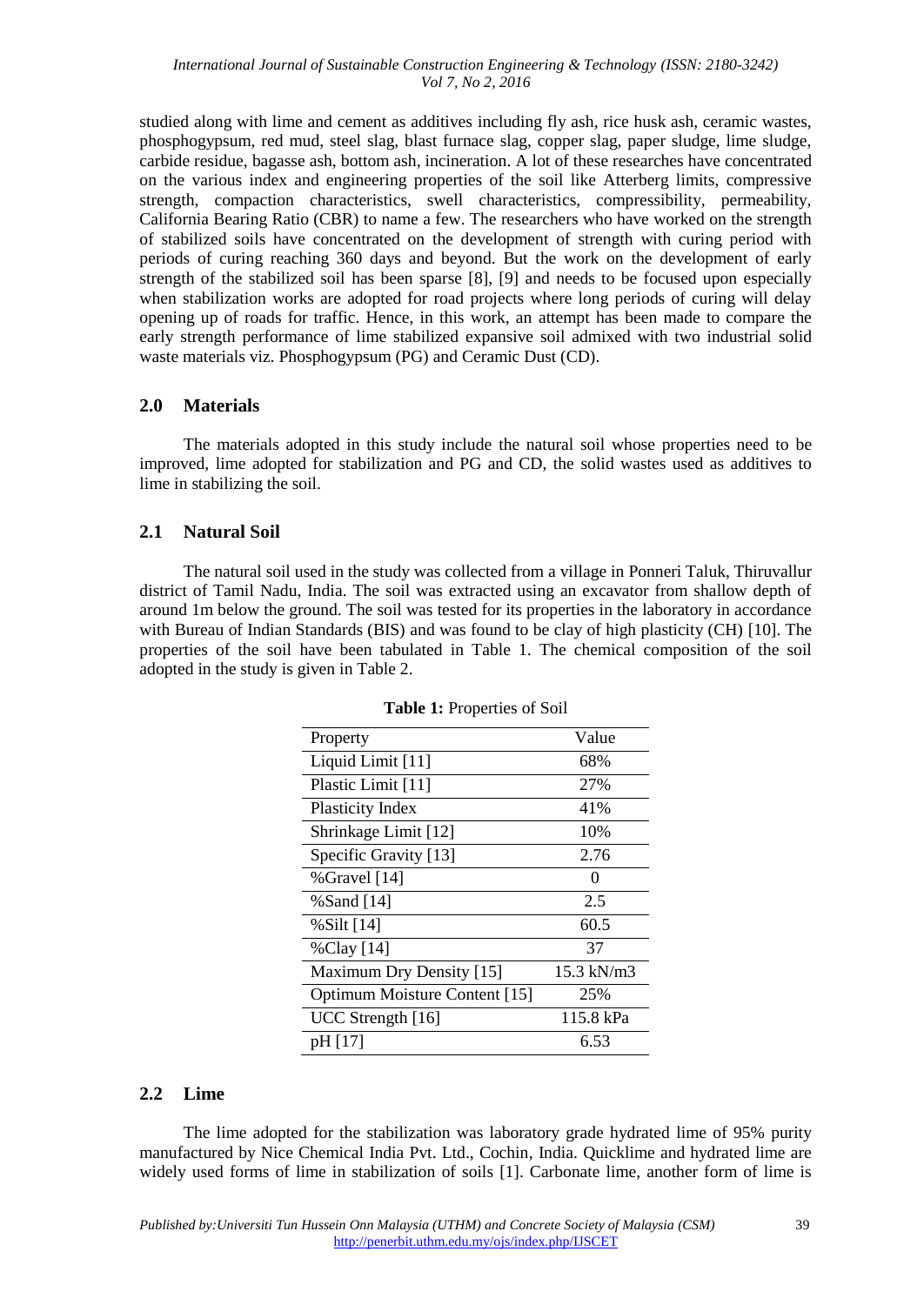rarely used as it is stable and remains inert in the presence of water. However, there have been attempts to use carbonate lime from natural sources in soil stabilization [18], [19]. The chemical composition of lime adopted in the study is given in Table 2.

### **2.3 Phosphogypsum**

Phosphogypsum (PG) is the industrial by-product of phosphoric acid production, needed for manufacture of fertilizer, from phosphate ore [20], [21]. The worldwide production of PG is estimated to be in the order of 100-280 million tonnes per year [22], [23]. The production of this waste material in India is 11 million tonnes per annum [24]. Set controller in the manufacture of Portland cement, raw material for clinker, secondary binder with lime and cement, production of artificial aggregates and in road stabilization are some the applications of PG [21] in the field of construction and materials. However, recently, the effectiveness of PG in soil stabilization has been recognized as well with lot of work involving PG in soil modification [20], [21], [25]–[29] The PG adopted in the study was sourced from the fertilizer plant of Coromandel International Limited, Ennore, Chennai. The PG was sieved through 75-micron BIS sieve and the particle size distribution was studied using hydrometer analysis in accordance with BIS [14]. It was found that the PG adopted in the study had 88% silt and 12% clay size fractions. The specific gravity of PG done in accordance with BIS [13] was found to be 2.48 and the pH determined in accordance with BIS [17] was found to be 3.08. The chemical composition of PG determined by x-ray fluorescence (XRF) technique is given in Table 2.

## **2.4 Ceramic Dust**

Ceramic Dust (CD) is a construction and demolition waste particularly classified as a demolition waste by Centre for Science and Environment [30]. The amount of construction and demolition waste generated in India is estimated to be 530 million tonnes in 2013 [30]. Ceramic materials represent around 45 % of construction and demolition waste, and originate not only from the building process, but also as rejected bricks and tiles from industry [31]. The global production of ceramic tiles is around 8500 million square meters [32]. The annual ceramics production in India is around 100 million tons worth ₹ 18,000 crores with an approximate production of 600 million square metres [33], [34]. Ceramic wastes are known pozzolans. White paste ceramics and red paste ceramics are two major categories of ceramic wastes [35]. The CD used in the study is not a readily available form of the waste. White paste ceramic tiles were collected from a demolition site and carefully segregated to choose the tiles alone and pulverized using abrasion testing machine and sieved through 75-micron BIS sieve for use in stabilization. Grain size distribution was performed on the fine fractions and was found to have 97% silt and 3% clay size fractions. The specific gravity of CD was found to be 2.55 which was lower than the value reported by Sabat [36] but higher than the value reported by Veera Reddy [37]. The chemical composition of CD obtained from XRF is tabulated in Table 2. Scanning Electron Microscopy was used to study the structure of particles of the materials adopted. Figure 1 shows the Scanning electron micrographs of all materials adopted in the study. Figure 2 shows the X-ray diffractograms of the materials adopted in the study.

| $(\%)$ of | $Al_2O_3$ | CaO   | Fe <sub>2</sub> O <sub>3</sub> | $K_2O$ | MgO   | MnO   | Na <sub>2</sub> O | $P_2O_5$ | SiO <sub>2</sub> | TiO <sub>2</sub> | SO <sub>3</sub> |
|-----------|-----------|-------|--------------------------------|--------|-------|-------|-------------------|----------|------------------|------------------|-----------------|
| Soil      | 18.82     | 2.297 | 7.484                          | 2.288  | 1.737 | 0.035 | 1.415             | 0.043    | 63.62            | 0.876            | 0.207           |
| Lime      | 0.053     | 72.77 | 0.037                          | 0.003  | 14.60 | 0.004 | 0.047             | 0.005    | 0.245            | 0.003            | 0.048           |
| PG        | 0.649     | 35.73 | 4.88                           | 0.042  | 0.661 | 0.001 | 0.106             | 10.70    | 16.96            | 0.015            | 4.598           |
| <b>CD</b> | 25.24     | 1879  | 6.527                          | 3.888  | 1.114 | 0.021 | .808              | 0.111    | 57.14            | 0.679            | 0.006           |

**Table 2:** Chemical Composition of Materials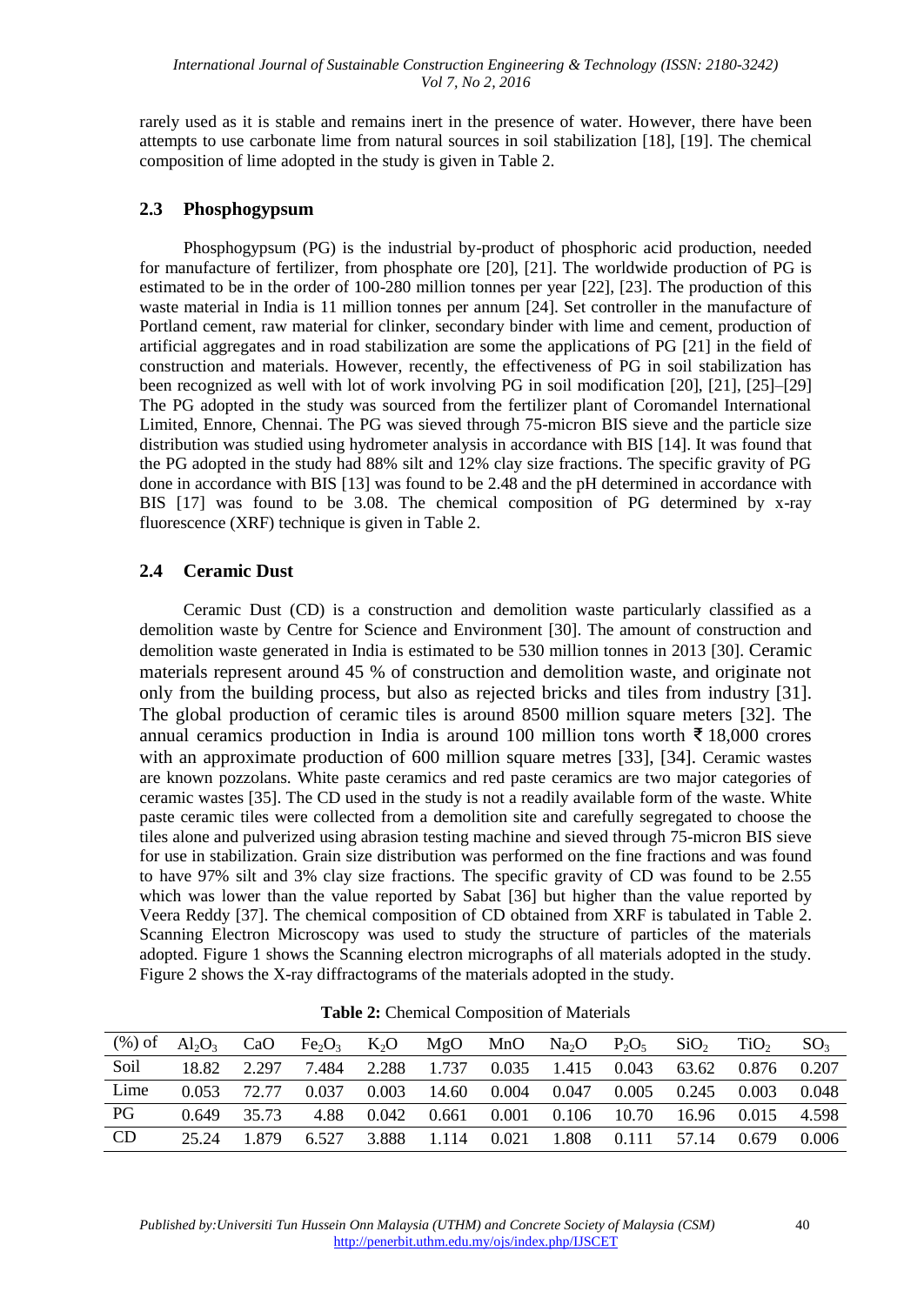*International Journal of Sustainable Construction Engineering & Technology (ISSN: 2180-3242) Vol 7, No 2, 2016*



**Figure 1:** Scanning Electron micrographs of (Clockwise) Soil, Lime, CD and PG



**Figure 2:** X-ray Diffractograms of (Clockwise) Soil, Lime, CD and PG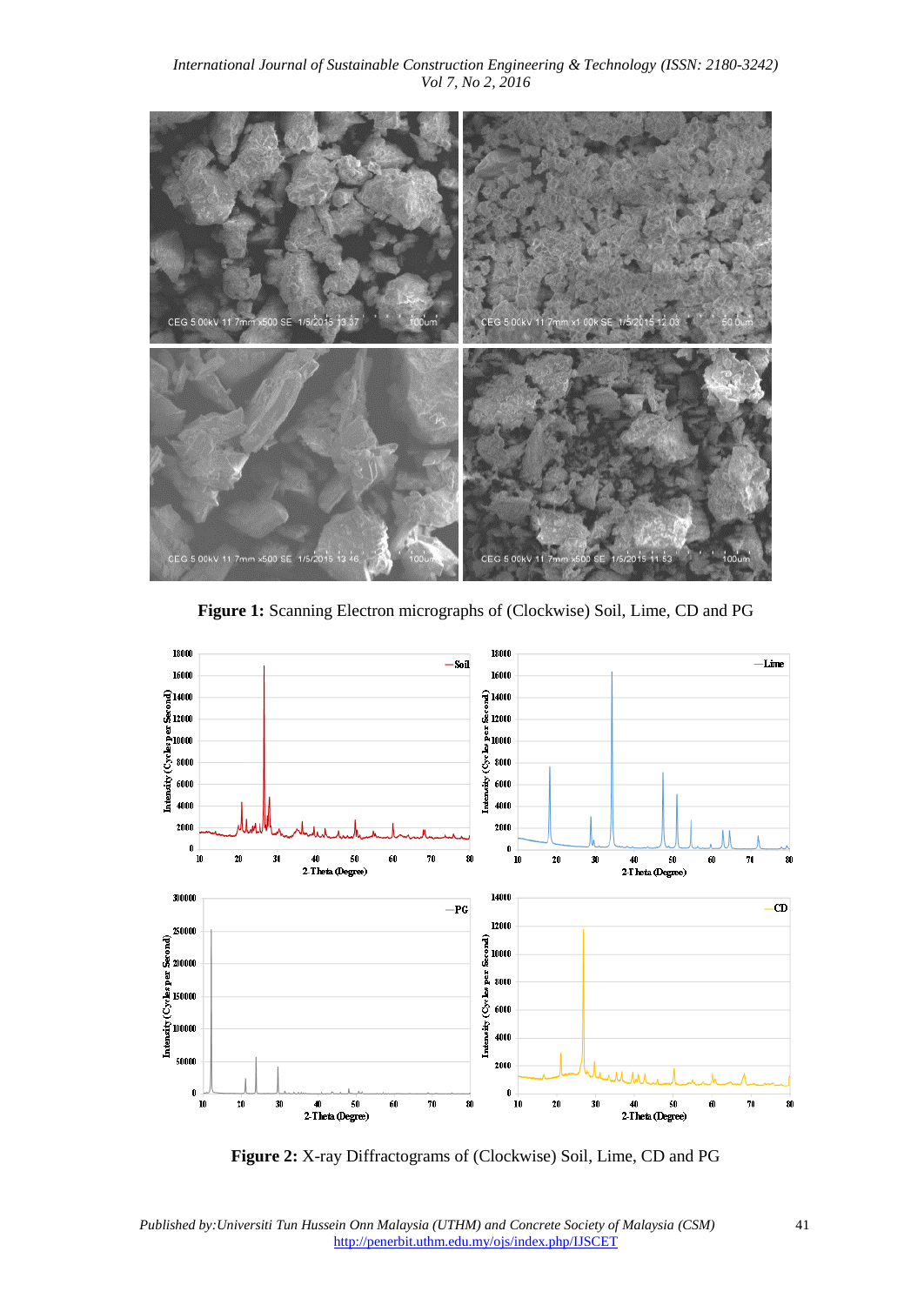The analysis of the x-ray diffractograms of the various materials was carried out to determine the mineralogy of the materials. The virgin expansive soil revealed the presence of montmorillonite and quartz. Calcium hydroxide was detected in the scatter pattern of lime. PG revealed the presence of gypsum whereas CD revealed the presence of quartz and calcite.

### **3.0 Methodology**

The soil collected from the site was cleaned, crushed and pulverized in order to prepare it for various tests in accordance with BIS [38]. The various materials adopted in the investigation were subjected to chemical, mineral and microstructural characterization. The soil sample was also characterized for its geotechnical properties in the laboratory. It is well documented in literature that the minimum amount of lime required for modification of soil properties is called as the Initial Consumption of Lime or Lime Modification Optimum (LMO). The LMO was determined using Eades and Grim pH test [39] in accordance with ASTM [40]. After the determination of LMO, two lime contents one below LMO and the other above LMO was chosen for the study as according to Nazrizar et al. [41] LMO and Lime Stabilization Optimum (LSO), also called as Optimum Lime Content, divide the relationship between strength and lime content of a stabilized soil into three phases. The lime content below LMO was randomly selected. The LSO was determined by performing unconfined compression strength (UCS) test on stabilized soil specimens at varying lime contents for determining the lime content which produced the maximum strength of the stabilized soil in accordance with the procedure adopted by earlier researchers [28], [42]–[44]. The UCS was determined in a split mould of dimensions 38mm diameter and 76mm height and cured for period of 2 days. After fixing the two lime contents for stabilization, the soil sample was stabilized with the lime contents amended with four randomly fixed additive contents of 0.25%, 0.5%, 1% and 2% and UCS samples were prepared at a density of 14.72  $kN/m<sup>3</sup>$  and 25% moisture content. The prepared samples were cured for periods of 2 hours, 3 and 7 days in sealed polythene covers for studying the development of early strength. The results of the UCS tests of lime stabilized soil admixed with PG and CD were compared to determine the performance of the additives. Table 3 shows the stabilizer-additive combinations adopted in the study.

| Designation Lime $(\%)$ |   | PG(%) | Designation | Lime $(\% )$ | CD (%) |
|-------------------------|---|-------|-------------|--------------|--------|
| 3L                      |   |       | 3L0.25CD    |              | 0.25   |
| 3L0.25PG                |   | 0.25  | 3L0.5CD     |              | 0.5    |
| 3L0.5PG                 | 3 | 0.5   | 3L1CD       |              |        |
| 3L1PG                   |   |       | 3L2CD       |              |        |
| 3L2PG                   |   |       | 7L0.25CD    |              | 0.25   |
| 7L0.25PG                |   | 0.25  | 7L0.5CD     |              | 0.5    |
| 7L0.5PG                 |   | 0.5   | 7L1CD       |              |        |
| 7L1PG                   |   |       | 7L2CD       |              |        |
| 7L2PG                   |   |       |             |              |        |

**Table 3:** Stabilizer-Additive Combinations

### **4.0 Results and Discussions**

The Eades and Grim pH tests revealed that the LMO of the soil used in the study was 5.5%. The LSO determined from UCS tests was 7%. Three percent lime content was randomly selected as the lime content below LMO for the study. Three percent lime and seven percent lime stabilized soil were admixed with small quantities of PG and CD for stabilizing the soil. The results of the UCS tests are discussed in the subsequent sections.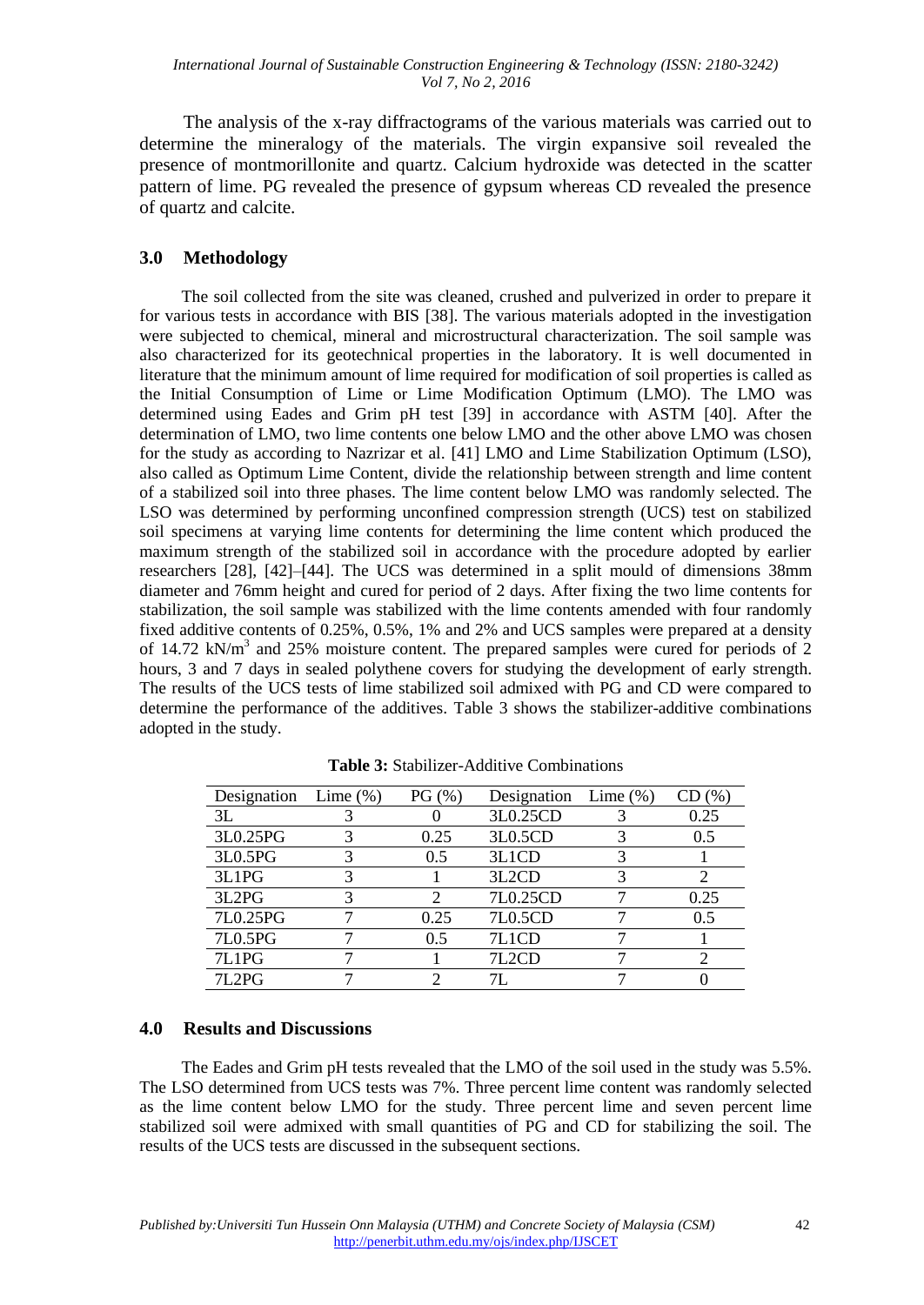### **4.1 Effect of PG on the Early Strength of Lime Stabilized Soil**

The effect of PG on the development of early strength of lime stabilized soil is shown in Figure 3. It can be seen that the addition of PG to lime stabilized soil increases the strength of the soil. For 3% lime stabilized soil, 0.25% PG was found to produce enhanced strength of the stabilized soil. However, at a higher lime content of 7%, a higher PG content of 1% was found to develop enhanced strength of the stabilized soil. Comparing the periods of strength development, at lower lime content of 3%, a significant gain in strength was visible only at seven days of curing whereas at 7% lime content, a clear demarcation can be seen at two hours of curing and a significant change at 3 days of curing.



**Figure 3:** Strength of Lime Stabilized Soil with PG

In order to better understand the development of strength of the stabilized soil, the effect of curing period was analyzed in detail. Figure 4 shows the development of strength of PG-lime stabilized soil with curing period. From the figure, it can be seen that the development of strength is better in 7% lime stabilization when compared to 3% lime because it is less than the minimum required lime of 5.5% for soil modification as determined from the Eades and Grim pH test. On observing the strength curves of 3% lime stabilization in Figure 4, it can be seen that the curve corresponding to 3% lime with 0.25% PG lies on top of all the curves with the exception of 3% lime at 3 days of curing. A detailed analysis of percentage strength gain of all combinations for 3% lime stabilized soil indicated that only 0.25% and 0.5% PG addition resulted in a positive gain at the end of 7 days. 0.25% PG gained 9% additional strength whereas 0.5% could manage only 2%. All higher PG dosages resulted in strength loss. For 7% lime stabilization, with the exception of 0.25%, all other PG doses resulted in positive strength gain. 1% PG addition resulted in the highest gain of 14%. It was 1.6% and 9% gain respectively for 0.5% and 2% PG addition. The early strength gain in PG admixed lime stabilized soil in this work is similar to the results obtained by earlier works done by Ghosh [45] who investigated PG admixed lime stabilization of pond ash and Krishnan et al. [46] who studied PG admixed fly ash stabilization of an expansive soil.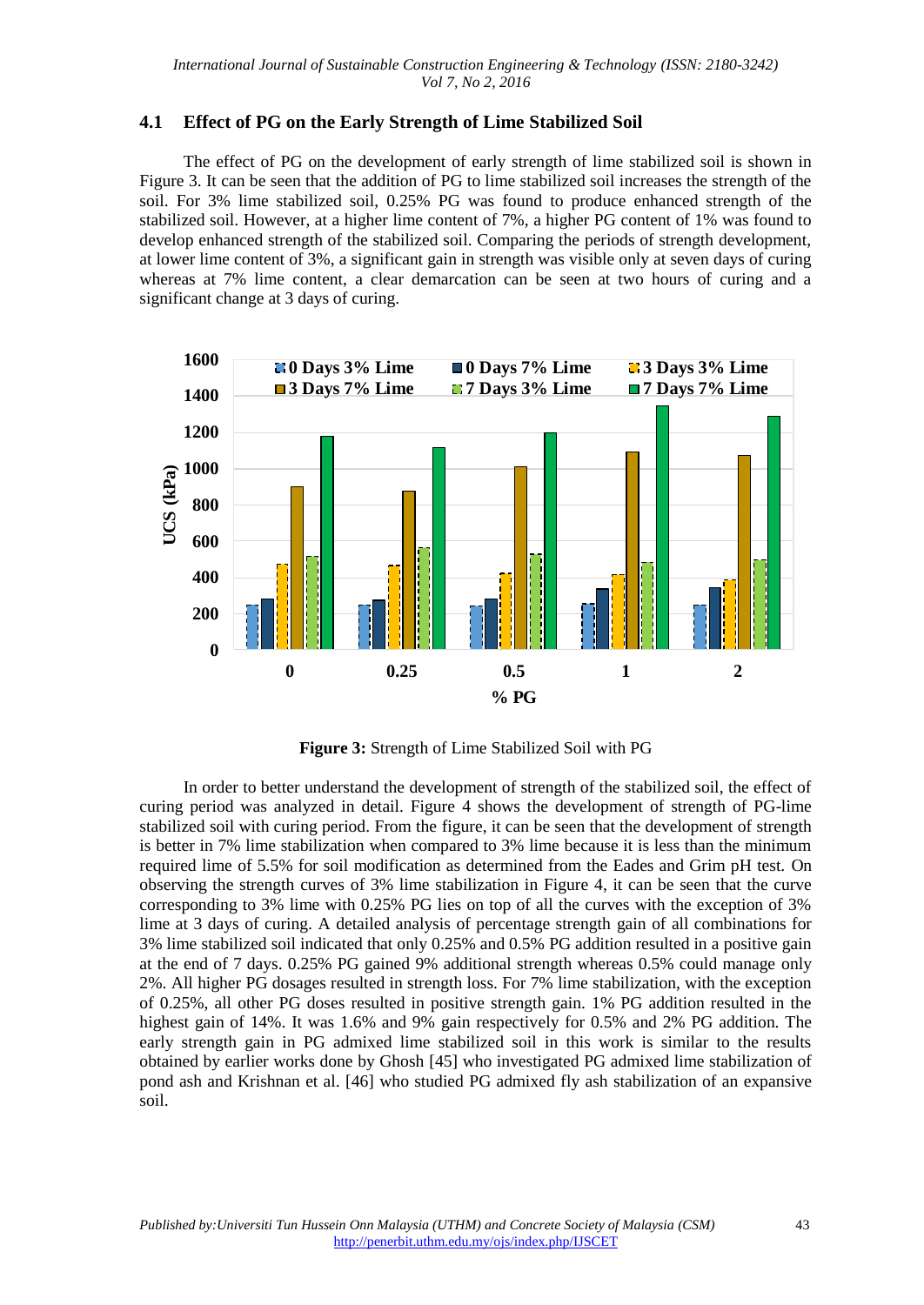

**Figure 4:** Strength Development of Lime Stabilized Soil with PG

### **4.2 Effect of CD on the Early Strength of Lime Stabilized Soil**

The effect of CD on the early strength of lime stabilized soil is shown in Figure 5. From the figure, it can be seen that the strength of lime stabilized soil admixed with CD gave contrasting results for the two lime contents studied.



**Figure 5:** Strength of Lime Stabilized Soil with CD

At 3% lime stabilization, the addition of CD did not result in any significant development of strength at early ages. At 7% lime stabilization, addition of CD to lime resulted positive strength gain only for 0.5% addition of CD. A clear trend could not be seen across curing periods for all combinations. However, on isolation, a general trend of reduced strength on increasing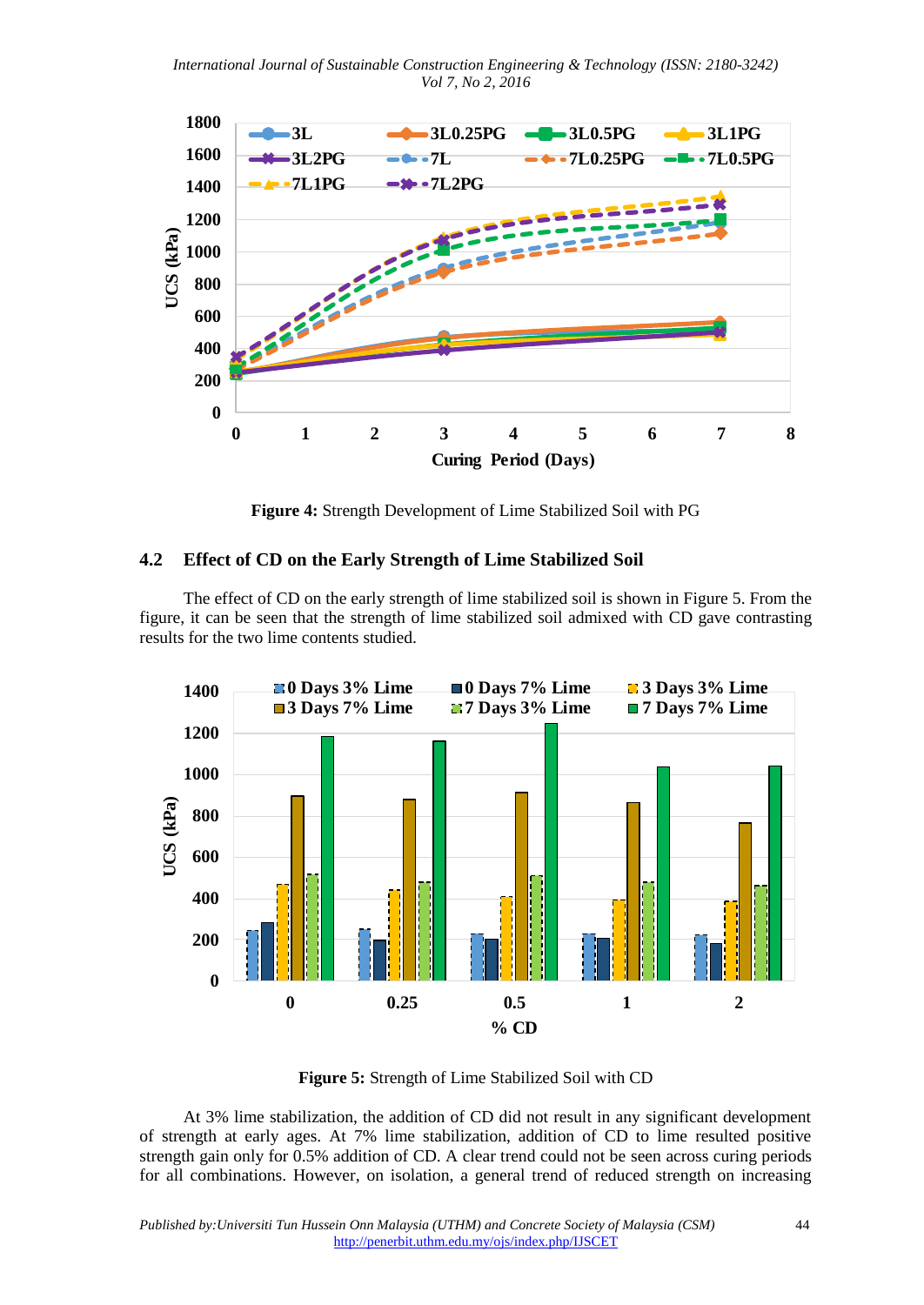addition of CD could be seen for both 3% and 7% lime stabilization for curing periods of 3 and 7 days with the exception of 0.5% CD dosage wherein there was a slight increase in strength compared to other combinations.

Figure 6 shows the development of strength of CD admixed lime stabilized soil. At 3% lime stabilization, it can be seen that the strength curve for 3% lime stabilization lies on top of all the curves clearly indicating that the addition of CD has resulted in a reduction in strength of the lime stabilized soil. In 7% lime stabilization, only 0.5% CD addition resulted in strength gain which is evident from the position of the curve. Percentage strength gain analysis yielded completely negative trends for 3% lime stabilization at 7 days of curing whereas 7% lime stabilized soil gained a meagre 6% strength on addition of 0.5% CD at the same age of curing. Reduced early strength with lime and CD in the present study is in agreement with the work done by Moropoulou et al. [47] who studied CD admixed lime mortars. Bakolas et al. [48] also reported that calcium hydroxide in lime-CD mortars was not fully consumed even after 270 days of curing.



**Figure 6:** Strength Development of Lime Stabilized Soil with CD

### **4.3 Comparison of Strength Development of PG and CD admixed Lime Stabilized Soil**

Figure 7 shows the comparison of the strength development curves of pure lime stabilized soil, lime stabilized soil admixed with CD and PG at optimal dosages of the additives. From the curves, it can be seen that PG admixed lime stabilized soil develops significant early strength across the three curing periods studied whereas CD admixed lime stabilized soil performed marginally with strength gain only at higher lime content but still lesser than PG admixed lime stabilized soil. The possible mechanism behind enhanced development of strength due to addition of PG may be augmentation in the supply of calcium ions since PG is predominantly composed of calcium sulphate. Moreover some researchers have attributed the formation of a mineral called ettringite as one reason for the increased gain in early strength [49]–[52]. Moreover, PG has been reported to accelerate pozzolanic reactions [49]–[51]. In the case of CD, the delayed in the development of early strength may be due to the reduced reactivity of the CD particles. It may be noted that 97% of the CD particles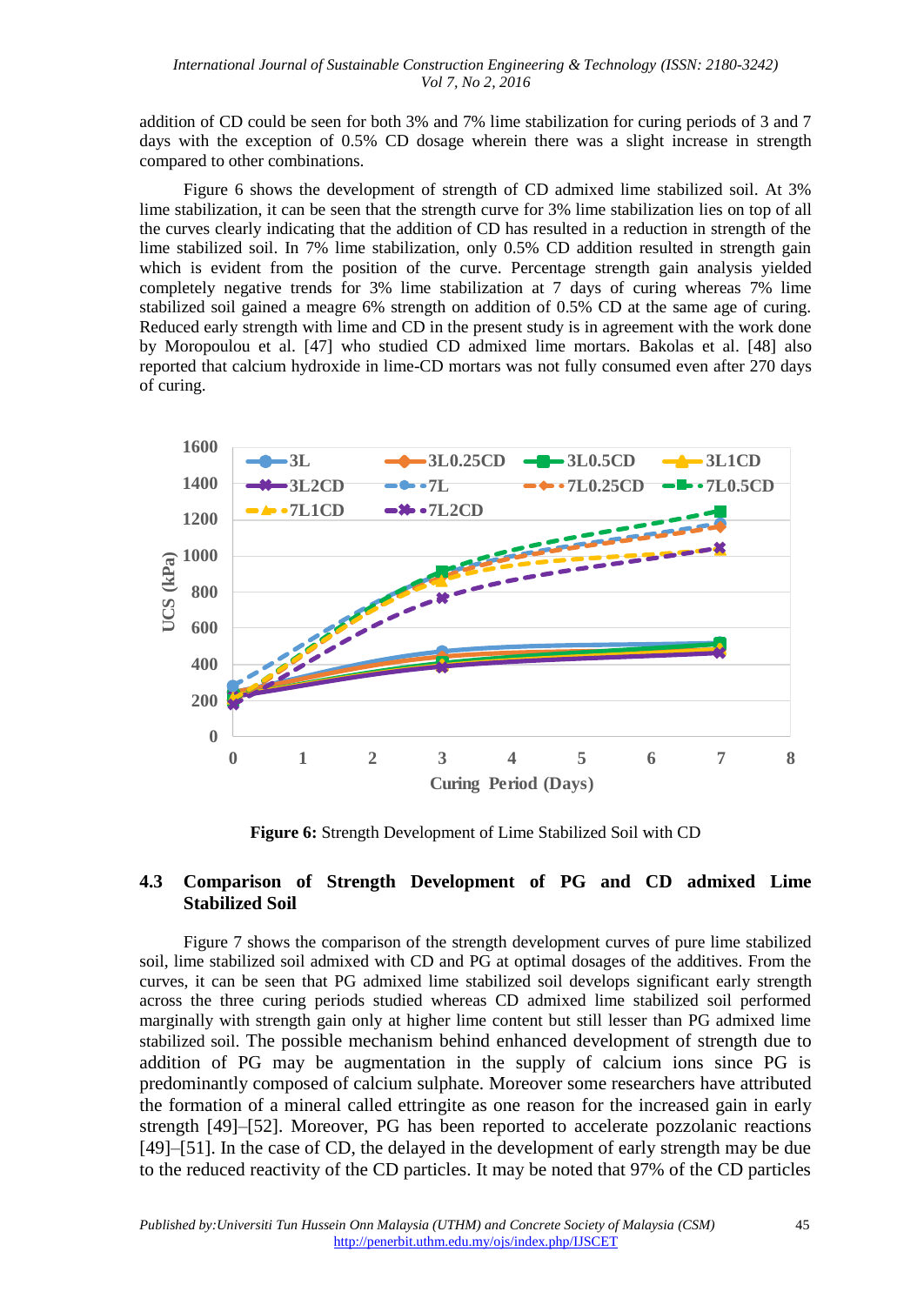used in the study were silt size fractions. Hence, due to larger particles sizes, the dissolution of silica and alumina in CD particles would have taken a longer duration in the highly alkaline environment, thereby resulting in a delay in development of strength.



**Figure 7:** Comparison of Strength Development of Lime stabilized Soil with and without Additives

### **5.0 Conclusions**

This work aimed at studying the early strength development of lime stabilized soil admixed with two different industrial wastes and compare their performances. From the results of the study, the following may be concluded:

- i. Addition of PG to lime stabilized soil increased its early strength despite the lime content used for stabilizing the soil whereas addition of CD to lime stabilized soil produced only marginal results with positive strength gain only at one particular dosage of CD at higher lime content.
- ii. At higher lime content, better strength gain was achieved at higher PG content whereas in the case of CD, performance was consistent at one particular dosage of 0.5% CD for both lime contents.
- iii. PG admixed lime stabilized soil developed higher early strength when compared to CD admixed lime stabilized soil.
- iv. Development of early strength in PG can be attributed to augmented supply of calcium ions by PG, thereby accelerating pozzolanic reactions whereas the delayed strength development due to CD addition can be attributed to the difficulty in dissolution of larger CD particles to release silica and alumina for pozzolanic reactions.
- v. PG can be recommended as an additive for achieving higher early strength of lime stabilized soil, however after due testing, depending upon the soil under consideration for stabilization.
- vi. Thus, it can be concluded that both PG and CD do play a role in amending the development of early strength of lime stabilized soil but with contrasting results; the former enhancing it, while the latter, marginally reducing it.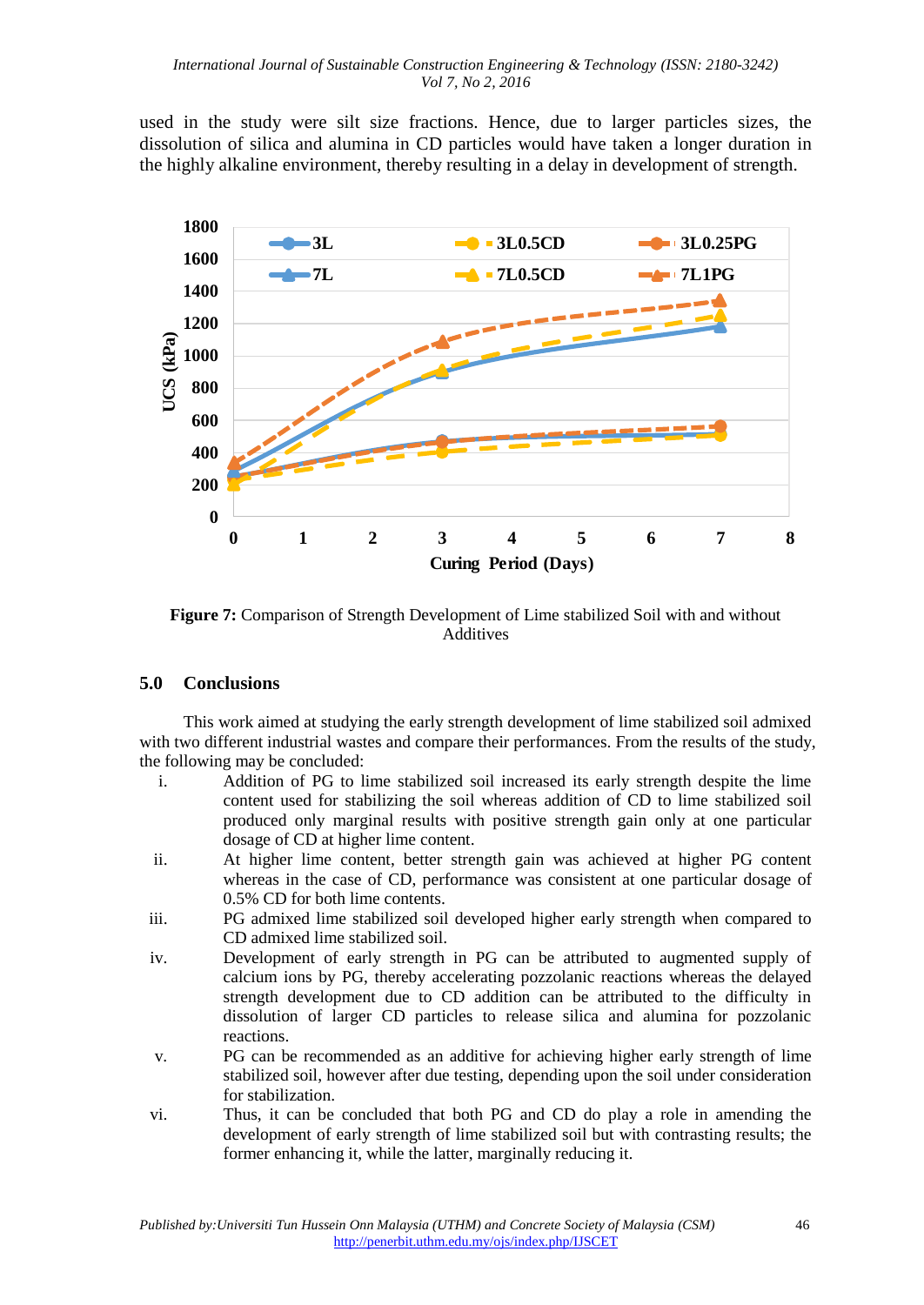The late strength development of CD admixed lime stabilized soil can be further studied and successful results can lead to CD being used as an additive for lime soil stabilization were early strength development is not a significant requirement.

#### **Acknowledgement**

The authors are indebted to the management of Tagore Engineering College for providing the research facilities needed for carrying out this work. We would also like to thank Mr. M. Sasi Kumar, Lab Instructor, Soil Engineering Laboratory and students of B.E., Civil Engineering for helping us with the testing work.

#### **References**

- [1] S. Bhuvaneshwari, R. G. Robinson, and S. R. Gandhi, "Behaviour of Lime Treated Cured Expansive Soil Composites," Indian Geotech. J., vol. 44, no. 3, pp. 278–293, 2013.
- [2] M. Al-Mukhtar, S. Khattab, and J. Alcover, "Microstructure and geotechnical properties of limetreated expansive clayey soil," Eng. Geol., vol. 139, pp. 17–27, 2012.
- [3] J. Li, D. A. Cameron, and G. Ren, "Case study and back analysis of a residential building damaged by expansive soils," Comput. Geotech., vol. 56, pp. 89–99, 2014.
- [4] T. Thyagaraj, S. M. Rao, P. Sai Suresh, and U. Salini, "Laboratory Studies on Stabilization of an Expansive Soil by Lime Precipitation Technique," J. Mater. Civ. Eng., vol. 24, no. 8, pp. 1067– 1075, 2012.
- [5] D. N. Little, "Handbook for Stabilization of Pavement Subgrades and Base Courses with Lime," Austin, Texas, 1995.
- [6] J. James and P. K. Pandian, "Soil Stabilization as an Avenue for Reuse of Solid Wastes : A Review," Acta Tech. Napocensis Civ. Eng. Arch., vol. 58, no. 1, pp. 50–76, 2015.
- [7] J. James and P. K. Pandian, "Industrial Wastes as Auxiliary Additives to Cement / Lime Stabilization of Soils," Adv. Civ. Eng., vol. 2016, no. Article ID 1267391, pp. 1–17, 2016.
- [8] J. James and P. K. Pandian, "A Study on the Early UCC Strength of Stabilized Soil Admixed with Industrial Waste Materials," Int. J. Earth Sci. Eng., vol. 7, no. 3, pp. 1055–1063, 2014.
- [9] J. James and P. K. Pandian, "Development of Early Strength of Lime Stabilized Expansive Soil: Effect of Red Mud and Egg Shell Ash," Acta Tech. Corviniensis - Bull. Eng., vol. 9, no. 1, pp. 93– 100, 2016.
- [10] BIS, IS 1498 Classification and Identification of Soils for General Engineering Purposes. India, 1970, pp. 4–24.
- [11] BIS, IS 2720 Methods of Test for Soils:Part 5 Determination of Liquid and Plastic Limit. India, 1985, pp. 1–16.
- [12] BIS, IS 2720 Methods of Test for Soils:Part 6 Determination of Shrinkage Factors. India, 1972, pp. 1–12.
- [13] BIS, IS 2720 Methods of Test for Soils Part 3:Determination of Specific Gravity/Section 1 Fine Grained Soils. India, 1980, pp. 1–8.
- [14] BIS, IS 2720 Methods of Test for Soils:Part 4 Grain Size Analysis. India, 1985, pp. 1–38.
- [15] BIS, IS 2720 Methods of Test for Soils:Part 7 Determination of Water Content-Dry Density Relation Using Light Compaction. India, 1980, pp. 1–9.
- [16] BIS, IS 2720 Methods of Test for Soils:Part 10 Determination of Unconfined Compressive Strength. India, 1991, pp. 1–4.
- [17] BIS, IS 2720 Methods of Test for Soils:Part 26 Determination of pH. India, 1987, pp. 1–10.
- [18] O. O. Amu, A. B. Fajobi, and B. O. Oke, "Effect of Eggshell Powder on the Stabilizing Potential of Lime on an Expansive Soil," J. Appl. Sci., vol. 5, no. 8, pp. 1474–1478, 2005.
- [19] J. James and P. K. Pandian, "Performance Study on Soil Stabilisation using Natural Materials," Int. J. Earth Sci. Eng., vol. 6, no. 1, pp. 194–203, 2013.
- [20] N. Degirmenci, A. Okucu, and A. Turabi, "Application of phosphogypsum in soil stabilization,"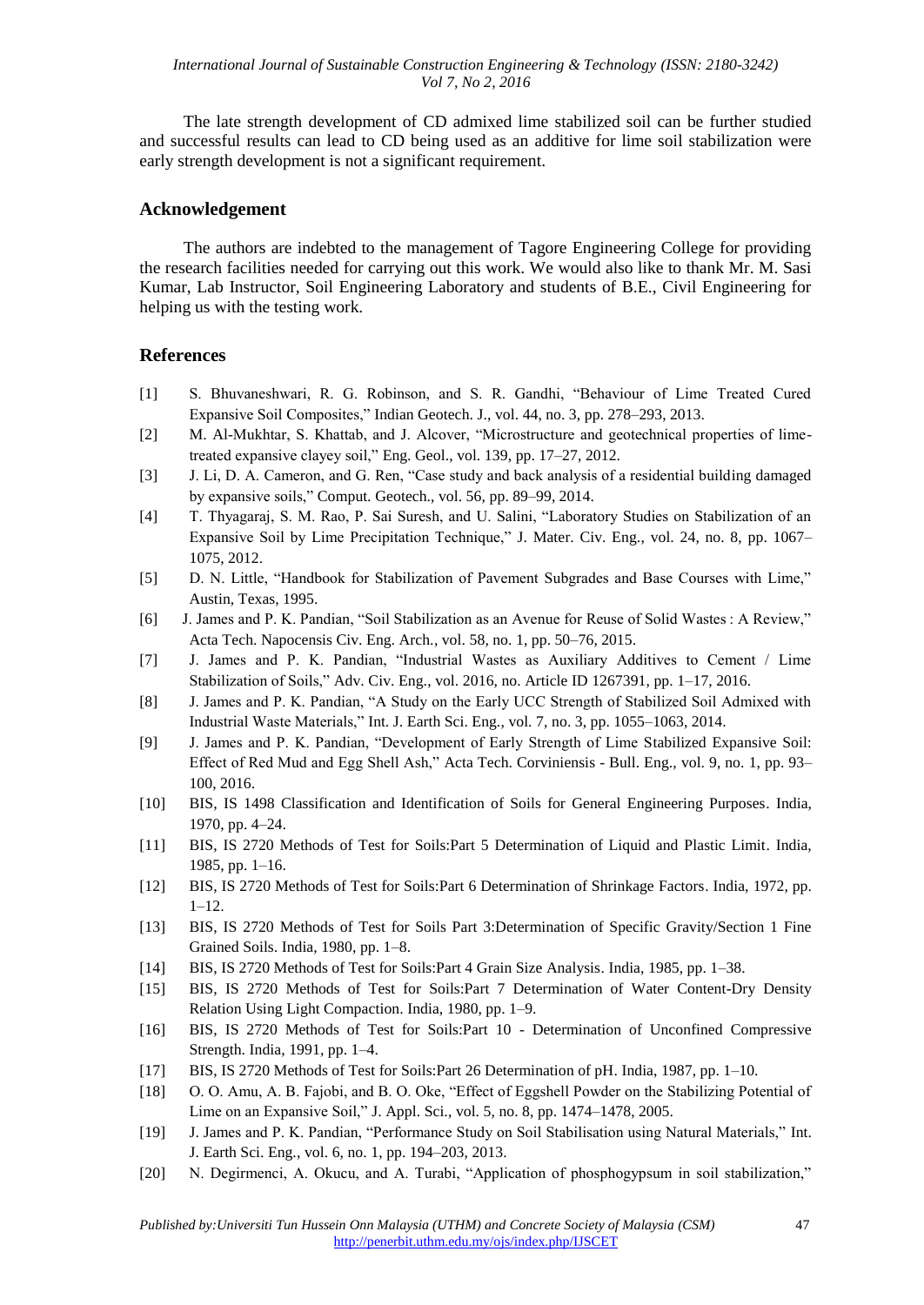#### *International Journal of Sustainable Construction Engineering & Technology (ISSN: 2180-3242) Vol 7, No 2, 2016*

Build. Environ., vol. 42, no. 9, pp. 3393–3398, 2007.

- [21] N. Degirmenci, "The using of waste phosphogypsum and natural gypsum in adobe stabilization," Constr. Build. Mater., vol. 22, no. 6, pp. 1220–1224, 2008.
- [22] L. Ã. Reijnders, "Cleaner phosphogypsum , coal combustion ashes and waste incineration ashes for application in building materials : A review," Build. Environ., vol. 42, no. 2, pp. 1036–1042, 2007.
- [23] H. Tayibi, M. Choura, F. A. Lopez, F. J. Alguacil, and A. Lopez-Delgado, "Environmental impact and management of phosphogypsum," J. Environ. Manage., vol. 90, no. 8, pp. 2377–2386, 2009.
- [24] Central Pollution Control Board, "Guidelines for Management and Handling of Phosphogypsum Generated from Phosphoric Acid Plants ( Final Draft )," New Delhi, India, 2012.
- [25] J. James, S. V. Lakshmi, and P. K. Pandian, "Strength and Index Properties of Phosphogypsum Stabilized Expansive Soil," Int. J. Appl. Environ. Sci., vol. 9, no. 5, pp. 2721–2731, 2014.
- [26] S. M. Al-zaidyeen and A. N. S. Al-qadi, "Effect of Phosphogypsum As a Waste Material in Soil Stabilization of Pavement Layers," Jordan J. Civ. Eng., vol. 9, no. 1, pp. 1–7, 2015.
- [27] S. Kumar, R. K. Dutta, and B. Mohanty, "Engineering Properties of Bentonite Stabilized With Lime and Phosphogypsum," Slovak J. Civ. Eng., vol. 22, no. 4, pp. 35–44, 2014.
- [28] J. James and P. K. Pandian, "Effect of Phosphogypsum on the Strength of Lime Stabilized Expansive Soil," Gradevinar, vol. 66, no. 12, pp. 1109–1116, 2014.
- [29] J. James and P. K. Pandian, "Plasticity, Swell-Shrink and Microstructure of Phosphogypsum Admixed Lime Stabilized Expansive Soil," Adv. Civ. Eng., vol. 2016, no. Article ID 9798456, pp. 1–10, 2016.
- [30] Centre for Science and Environment, "Construction and Demolition Waste," New Delhi, India, 2014.
- [31] L. Reig, M. M. Tashima, L. Soriano, M. V Borrachero, J. Monzo, and J. Paya, "Alkaline Activation of Ceramic Waste Materials," Waste and Biomass Valorization, vol. 4, no. 4, pp. 729–736, 2013.
- [32] D. Tavakoli, A. Heidari, and M. Karimian, "Properties of Concrete Produced with Waste Ceramic Tile Aggregate," Asian J. Civ. Eng., vol. 14, no. 3, pp. 369–382, 2013.
- [33] A. D. Raval, D. I. N. Patel, and P. J. Pitroda, "Ceramic Waste : Effective Replacement Of Cement For Establishing Sustainable Concrete," Int. J. Eng. Trends Technol., vol. 4, no. 6, pp. 2324–2329, 2013.
- [34] A. Anwar, S. Ahmad, S. Mohd, A. Husain, and S. A. Ahmad, "Replacement Of Cement By Marble Dust And Ceramic Waste In Concrete For Sustainable Development," Int. J. Innov. Sci. Eng. Technol., vol. 2, no. 6, pp. 496–503, 2015.
- [35] F. Pacheco-Torgal and S. Jalali, "Compressive strength and durability properties of ceramic wastes based concrete," Mater. Struct., vol. 44, no. 1, pp. 155–167, Apr. 2010.
- [36] A. K. Sabat, "Stabilization of Expansive Soil Using Waste Ceramic Dust," Electron. J. Geotech. Eng., vol. 17, no. Bund. Z, pp. 3915–3926, 2012.
- [37] M. Veera Reddy, "Investigations on stone dust and ceramic scrap as aggregate," Int. J. Civ. Struct. Eng., vol. 1, no. 3, pp. 661–666, 2010.
- [38] BIS, IS 2720 Methods of Test For Soils:Part 1 Preparation of Dry Soil Sample for Various Tests. India, 1983, pp. 1–10.
- [39] J. L. Eades and R. E. Grim, "A Quick Test to Determine Lime Requirements for Lime Stabilization," Highw. Res. Rec., vol. 139, pp. 61–72, 1966.
- [40] ASTM, D6276 Standard Test Method for Using pH to Estimate the Soil-Lime Proportion Requirement, vol. 14. United States, 1999, pp. 1–4.
- [41] A. A. Nasrizar, K. Ilamparuthi, and M. Muttharam, "Quantitative Models for Strength of Lime Treated Expansive Soil," in GeoCongress 2012, March 25-29, 2012, pp. 978–987.
- [42] M. R. Thompson, "Factors influencing the plasticity and strength of lime soil mixtures," Univ. Illunois Bull., vol. 64, no. 100, pp. 1–20, 1967.
- [43] P. V Sivapullaiah, B. Katageri, and R. N. Herkal, "Enhancement of Strength of Soft Soils with Fly Ash and Lime," in Procs. of First Sri Lankan Geotechnical Society International Conference on Soil and Rock Engineering, 6-11 August, 2007, pp. 1–6.
- [44] D. Ciancio, C. T. S. Beckett, and J. A. H. Carraro, "Optimum lime content identification for lime-